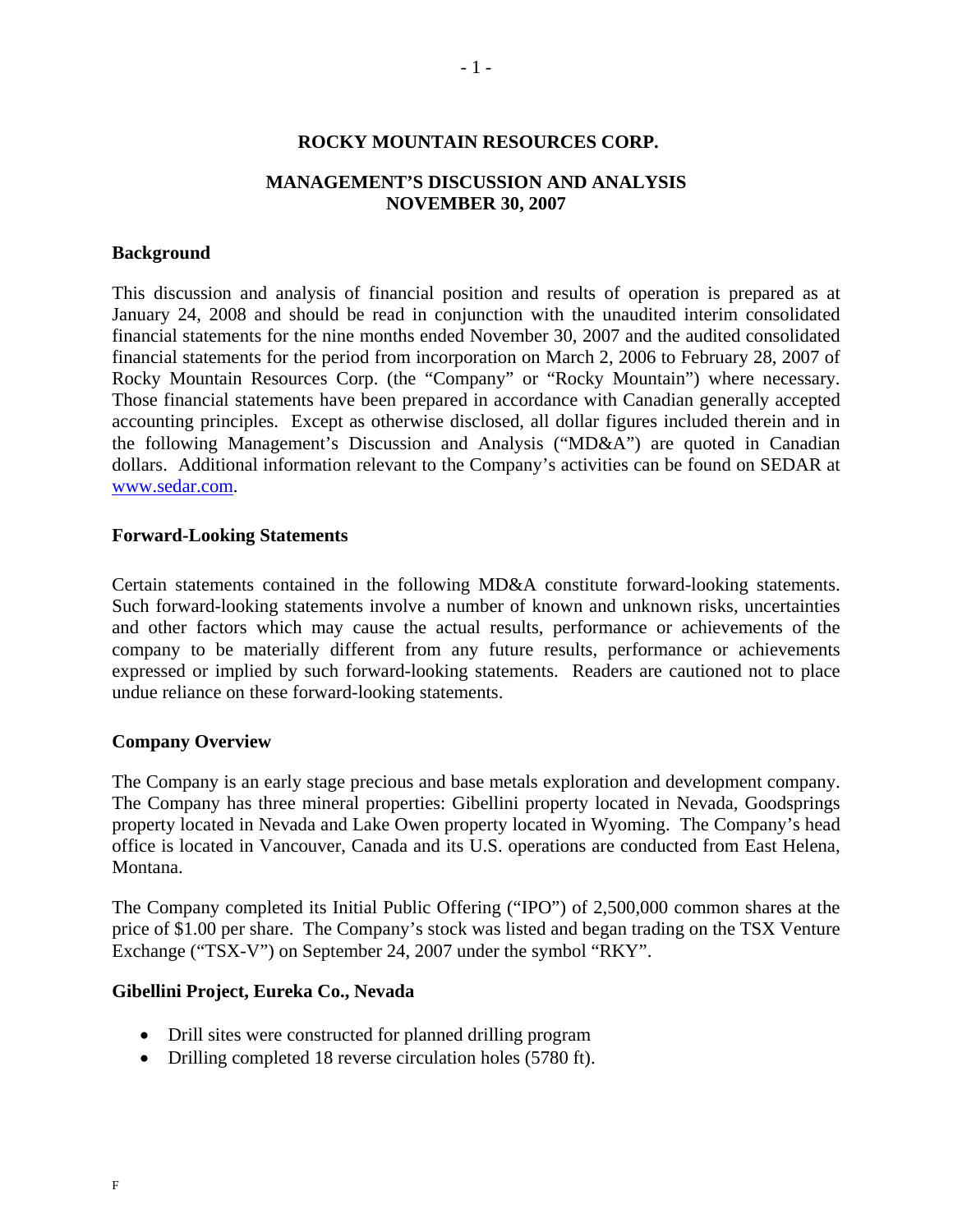- Four holes were drilled at the main Gibellini vanadium deposit to collect metallurgical samples and twin several older holes. These holes confirmed the vanadium zones and discovered a large low grade zinc deposit that overlies and occurs with the vanadium. The deposit had never been tested for zinc before. Additional metallurgical testing will be necessary to determine if the zinc can be economically recovered, but it could potentially represent additional value to resource. Results were reported in a press release dated November 15, 2007.
- The remaining 14 holes were targeted toward vanadium, zinc, and nickel anomaliesresults are pending release.
- A four hole diamond drill program was completed by December 23, 2007 and the holes were shipped to Dawson Labs in Salt Lake City, Utah to conduct column leach and other metallurgical tests on the three types of vanadium ore within the Gibellini deposit. Results will be used to determine metallurgical designs and costs for scoping studies.

# **Lake Owen Project, Albany County, Wyoming**

- Ground magnetic survey was completed on the west side of the claims
- Six older Chevron core holes were split and sent for assay
- A soil geochemical survey was completed with over 2200 samples collected over the entire project area. Results are not yet available.

Refer to the Company's October 2, 2007 news release for a corporate update on activities.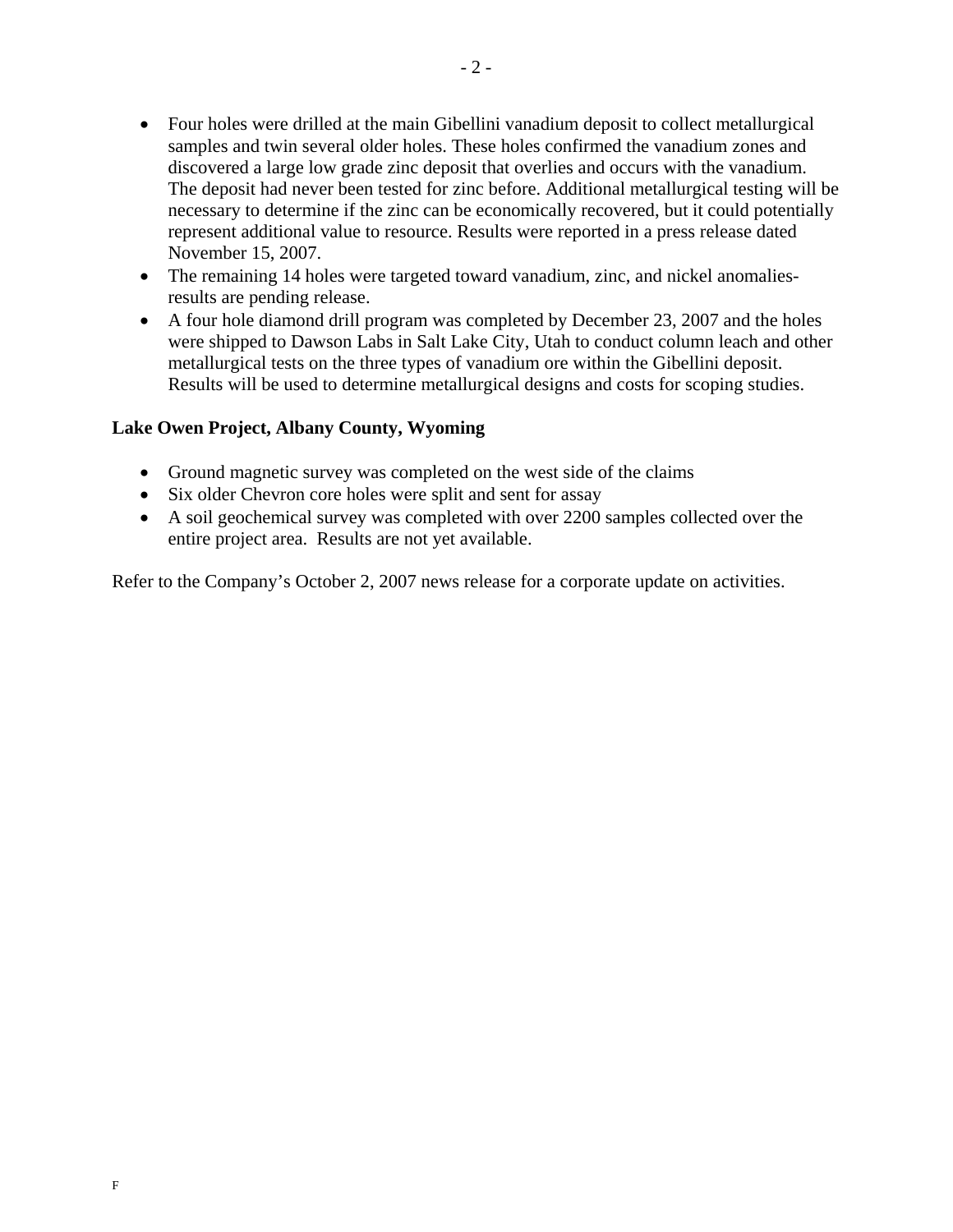### **Results of Operations**

The following table sets forth selected data for the periods indicated:

|                                               | <b>Three Months Ended</b><br>November 30<br>2007 | 2006    | Nine Months<br>Ended<br>November 30<br>2007 | From date of<br>incorporation<br>March 2, 2006<br>to<br>November 30<br>2006 |
|-----------------------------------------------|--------------------------------------------------|---------|---------------------------------------------|-----------------------------------------------------------------------------|
| <b>Exploration expenditures</b>               | \$286,171                                        | 119,822 | 766,374                                     | 296,593                                                                     |
| General expenses:                             |                                                  |         |                                             |                                                                             |
| Office facilities and administrative services | 7,170                                            | 1,800   | 23,903                                      | 4,800                                                                       |
| Legal fees                                    | 497                                              | 3,441   | 24,828                                      | 33,932                                                                      |
| Salaries and benefits                         | 10,797                                           |         | 33,723                                      |                                                                             |
| Transfer agent, listing and filing fees       | 7,445                                            |         | 10,880                                      |                                                                             |
| Other                                         | 6,147                                            | 1,153   | 14,206                                      | 4,055                                                                       |
|                                               | 32,056                                           | 6,394   | 107,540                                     | 42,787                                                                      |
| Interest income                               | (20,300)                                         | (2,773) | (37,023)                                    | (11,316)                                                                    |
| Foreign exchange                              | (7,192)                                          | (3,216) | 10,918                                      | 316                                                                         |
| Property review costs                         | 26,383                                           | 19,157  | 78,706                                      | 35,261                                                                      |
| Loss for the period                           | \$317,118                                        | 139,384 | 926,515                                     | 363,641                                                                     |
| Loss per share                                | \$0.02                                           | \$0.01  | \$0.07                                      | \$0.04                                                                      |

The Company incurred a loss of \$317,118 and \$926,515 for the three months and nine months ended November 30, 2007 respectively; compared to a loss of \$139,384 and \$363,641 for the comparative three months and the period from incorporation on March 2, 2006 to November 30, 2006. Rocky Mountain is a mineral exploration company without operating revenues. It is the Company's accounting policy to expense exploration and development expenditures incurred prior to the determination of the feasibility of mining operations. Mineral property acquisition costs, which include option payments, are capitalized to the property.

Exploration expenditures in the amount of \$286,171 and \$766,374 were incurred for the three and nine months ended November 30, 2007; compared to \$119,822 and \$296,593 for the comparative periods in 2006. Exploration activities are discussed above.

Effective April 2, 2006, the Company engaged the services of Quest Management Corp. to provide office facilities and administrative services for \$600 per month. The rate was increased effective March 1, 2007 to \$1,000 per month and to \$4,000 month effective October 1, 2007. Effective May 1, 2007, the Company engaged the services of MGC Resources Inc. ("MGC") to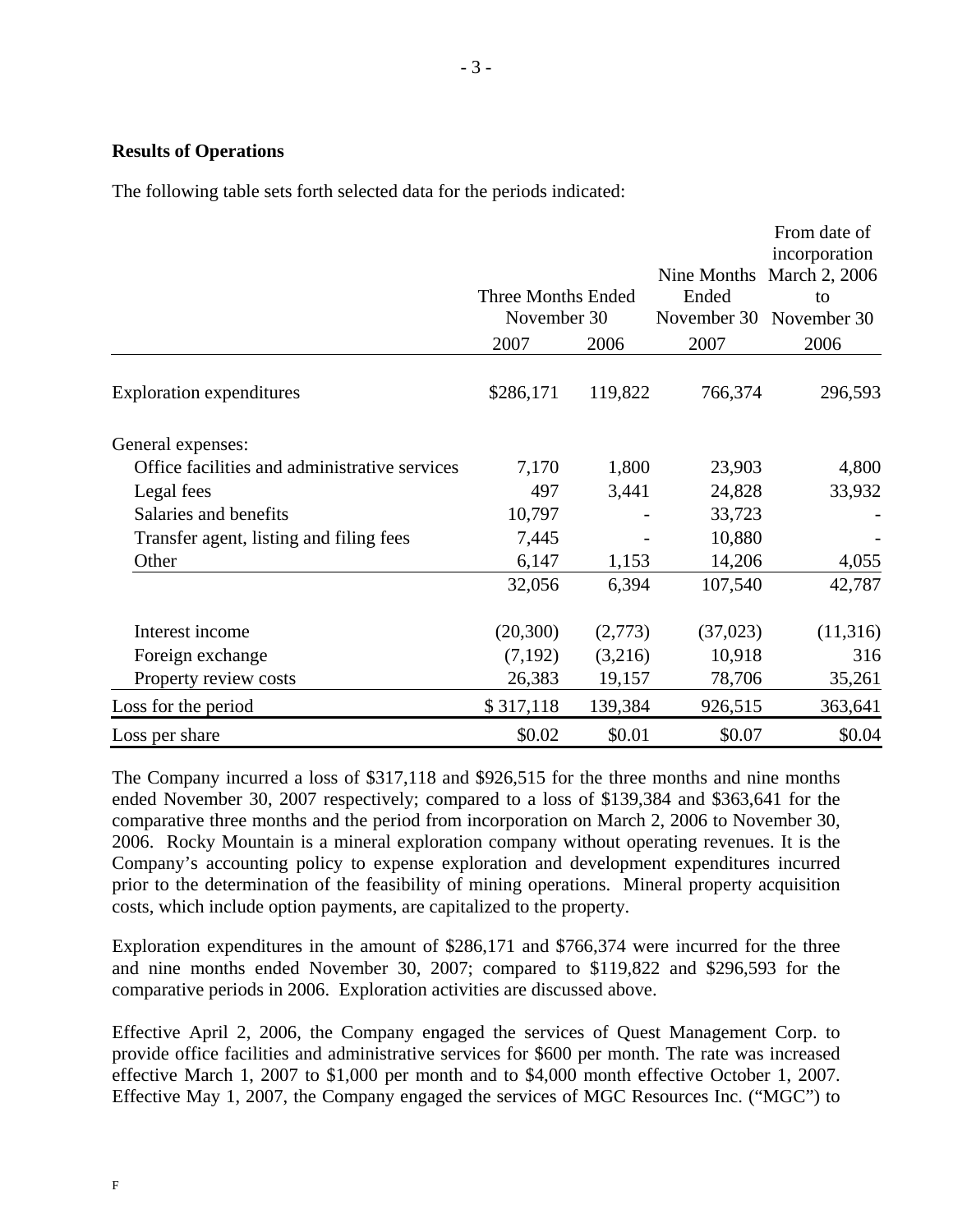provide office facilities and administrative services at a flat rate of US\$1,850 per month in the Montana office. This arrangement was terminated on August 31, 2007 and the Company now reimburses MGC for services on an as required basis.

As a consequence of obtaining a listing on the TSX-V in September 2007, the Company now must pay transfer agent, listing and filing fees (\$7,445 and \$10,880 during the three months and the nine months ended November 30, 2007).

The Company incurred \$26,383 and \$78,706 in costs associated with reviewing prospective mineral properties for the three months and nine months ended November 30, 2007, an increase from \$19,157 and \$35,261 for the comparative period of the Company's first year of operation. Such activities are expected to continue in the future.

Effective February 1, 2007 the Company commenced paying a salary of US\$3,000 per month plus benefits to Mr. Alan Branham for his services as Vice-President of Exploration.

The Company's only source of income is interest earned from funds on deposit.

# **Cash Flows, Liquidity and Capital Resources**

The Company had \$2,336,247 of working capital as at November 30, 2007 compared to \$1,235,879 as at February 28, 2007.

During September 2007 the Company completed its IPO of 2,500,000 shares for net proceeds of \$2,227,480.

Administrative costs for the nine month period were \$107,540 but the largest use of funds related to mineral property activity. The Company spent \$217,375 on property acquisition costs (advance royalty payments, option payments and staking costs), \$78,707 for review of property prospects and \$766,374 on mineral property exploration expenditures.

Management is currently in the process of reviewing results from its 2007 exploration activities and will use those results as a basis for preparation of its exploration budget for 2008. Mandatory property spending requirements for 2008 include option and advance royalty payments totalling US \$205,000 and exploration expenditures on the Lake Owen property, to be incurred prior to June 1, 2008, totalling US \$161,624. Administrative costs for the coming year are expected to be less than \$200,000. At present, the Company has sufficient funding to meet its spending obligations for the coming year.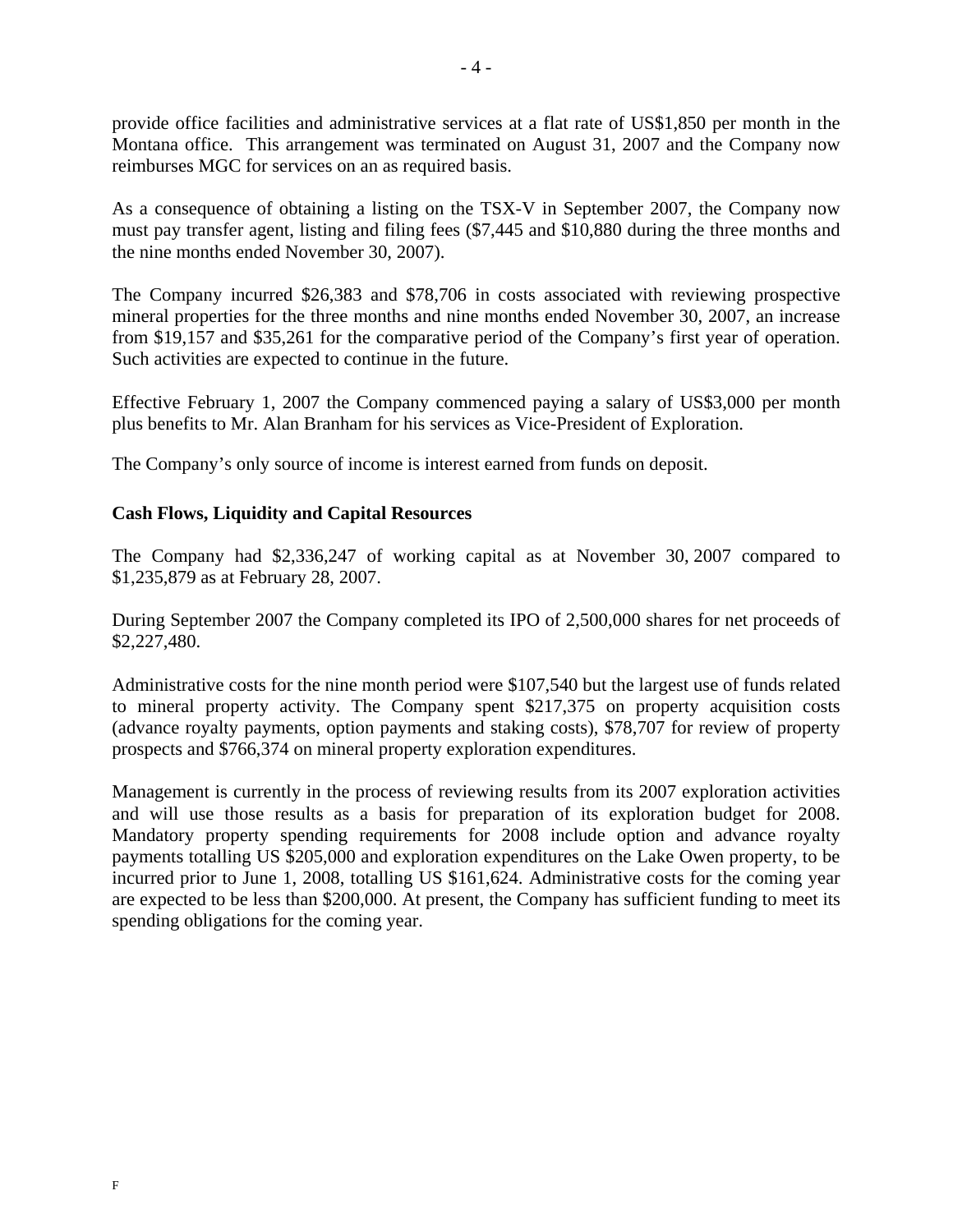|                           |                                |                             |                            |                  | Basic &                                |
|---------------------------|--------------------------------|-----------------------------|----------------------------|------------------|----------------------------------------|
|                           | Mineral<br>Exploration<br>(\$) | General<br>Expenses<br>(\$) | Interest<br>Income<br>(\$) | Net Loss<br>(\$) | Diluted<br>Loss<br>Per Share<br>$(\$)$ |
| $Q3$ – November 30, 2007  | 286,171                        | 32,056                      | (20,300)                   | 317,118          | 0.02                                   |
| $Q2 -$ August 31, 2007    | 356,713                        | 36,597                      | (6,262)                    | 435,840          | 0.04                                   |
| $Q1 - May 31, 2007$       | 123,490                        | 38,887                      | (10, 461)                  | 173,557          | 0.01                                   |
| $Q4 - February\ 28, 2007$ | 64,419                         | 49,752                      | (5,584)                    | 111,383          | 0.01                                   |
| $Q3 - November 30, 2006$  | 119,822                        | 25,703                      | (2,773)                    | 139,382          | 0.01                                   |
| $Q2 -$ August 31, 2006    | 167,267                        | 23,831                      | (5,664)                    | 189,514          | 0.02                                   |
| $Q1 - May\,31, 2006$      | 9.504                          | 28,662                      | (2,879)                    | 34.744           | 0.01                                   |

Summary of Quarterly Results:

#### **Explanatory Notes:**

- 1. The Company is a start-up mineral exploration company, incorporated on March 2, 2006 and earns interest income but has no operating revenue. Interest income is mainly a function of funds on deposit. The Company completed an initial private placement for approximately \$820,000 during May and June of 2006, an additional private placement of approximately \$1,120,000 during January 2007 and its IPO for approximately \$2,227,000 during September 2007.
- 2. Q1 May 31, 2006 is for the period from incorporation on March 2, 2006 to May 31, 2006.
- 3. General expenses have been trending upward since incorporation reflecting increased levels of activity. Expenses during Q4 – February 28, 2007 were high due to year-end accruals for audit and other expenses.

### **Transactions with Related Parties**

Effective April 1, 2006, the Company entered into an agreement with Quest Management Corp. ("Quest"), a company related by virtue of one director and two officers in common, to pay a monthly fee of \$600 for accounting and various administrative office services. This rate was increased to \$1,000 per month on March 1, 2007 and further increased to \$4,000 per month on October 1, 2007 upon completion of its IPO and listing on the TSX-V. During the nine months ended November 30, 2007, the Company paid a total of \$15,000. In addition, the Company reimburses Quest for out of pocket direct costs incurred on behalf of the Company. Such costs include travel, postage, courier charges, printing and long distance telephone charges.

Effective May 1, 2007, the Company entered into an agreement with MGC, a subsidiary of Midway Gold Corp. which is related by virtue of four directors in common, to pay a flat rate of US\$1,850 for various administrative office services. This arrangement was terminated effective August 31, 2007 and the Company now reimburses MGC for services as required. During the nine months ended November 30, 2007 the Company incurred costs of \$7,843 to MGC.

The Company commenced paying a monthly rent of US\$200 for its Montana office to a director effective August 1, 2007.

These transactions are in the normal course of operations and are measured at the exchange amount, which is the amount of consideration established and agreed to by the related parties.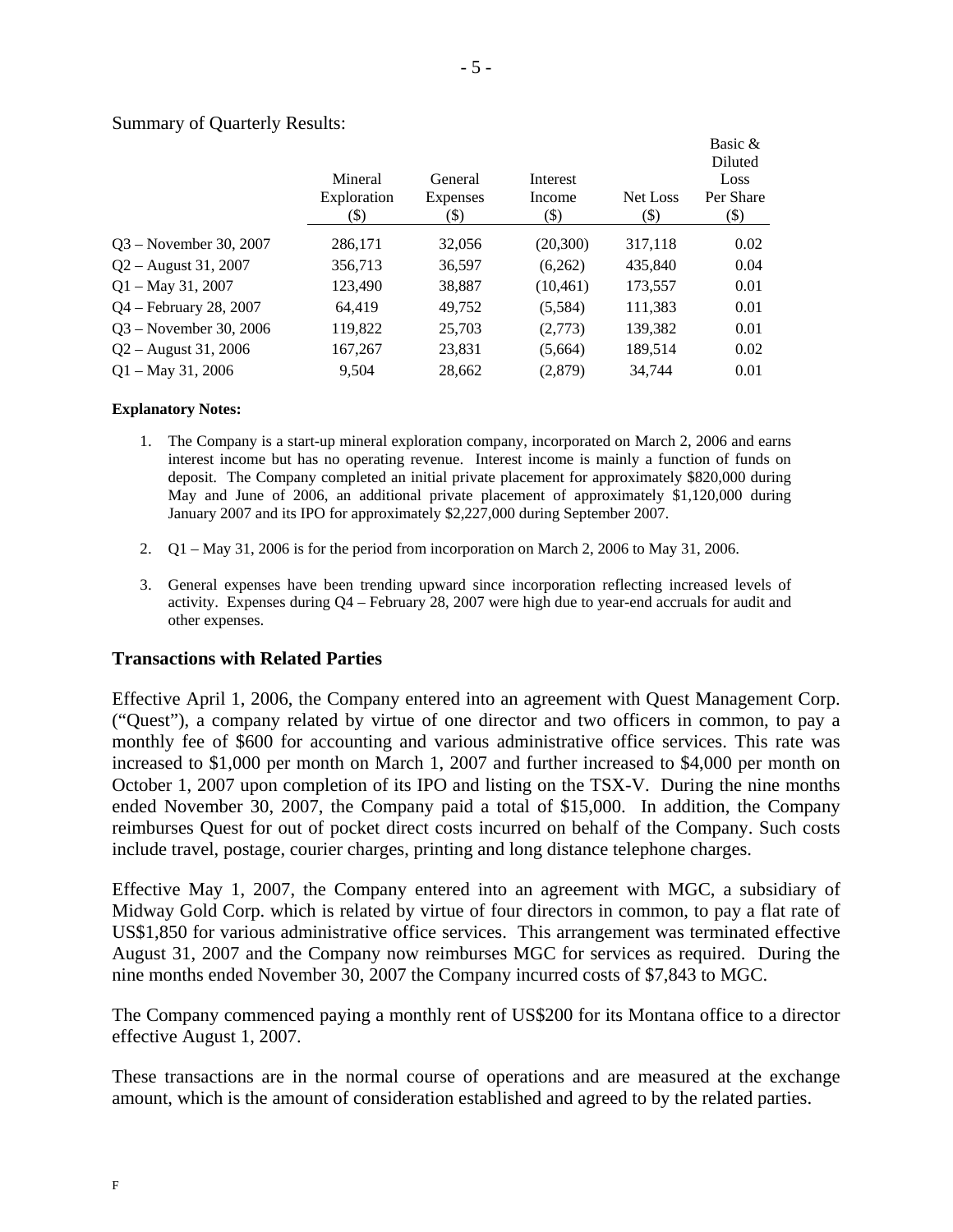### **Changes in Accounting Policy Including Initial Adoption**

Effective March 1, 2007 the Company adopted the new standards announced by the Canadian Institute of Chartered Accountants (CICA); Sections 3855 Financial Instruments – Recognition and Measurement; Section 3865 Hedges; and Section 1530 Comprehensive Income. Under the new standards, all financial assets must be classified as held-to-maturity, loans and receivables, held-for-trading or available-for-sale and all financial liabilities must be classified as held-fortrading and other. Financial instruments classified as held-for-trading will be measured at fair value with changes in fair value recognized in net income. Financial assets classified as held-tomaturity or as loans and receivables and financial liabilities not classified as held-for-trading will be measured at amortized cost. Available-for-sale financial assets will be measured at fair value with changes in fair value recognized in other comprehensive income. All derivative financial instruments will be reported on the balance sheet at fair value with changes in fair value recognized in net income unless the derivative is part of a hedging relationship that qualifies as a fair value hedge, cash flow hedge or hedge of a net investment in a self-sustaining foreign operation. The Company has assessed the impact that these Sections have on its 2007 interim financial statements and will apply any changes as required. As a result, the Company has no comprehensive income or hedges that affect the current financial statements and therefore, the Company has not included a statement of other comprehensive income.

The adoption of these sections had no impact on the Company's financial statements.

# **Off-Balance Sheet Arrangements**

The Company has no off-balance sheet arrangements.

# **Outstanding Share Data**

The Company has only one class of share capital, common shares without par value. The number of shares authorized is unlimited.

The following securities are outstanding at January 24, 2008:

| Common shares issued                                  | 14,468,700 |
|-------------------------------------------------------|------------|
| Common shares is suable upon the exercise of warrants | 235,300    |

### **Risks and Uncertainties**

Exploration of mineral properties involves a high degree of risk and the successful achievement of a profitable operation cannot be assured. Costs of finding and evaluating an ore body are substantial, and may take several years to complete. The Company must overcome many risks associated with an early stage exploration property. Outstanding items to be completed include, but are not limited to, identification and quantification of a commercially viable ore body, confirmation of the Company's interest in the underlying claims and leases, completion of a feasibility study, funding of all costs related to a commercial operating venture, completion of the permitting process, detailed engineering and the procurement of a processing plant, and constructing a facility to support the property. Construction and operational risks including, but